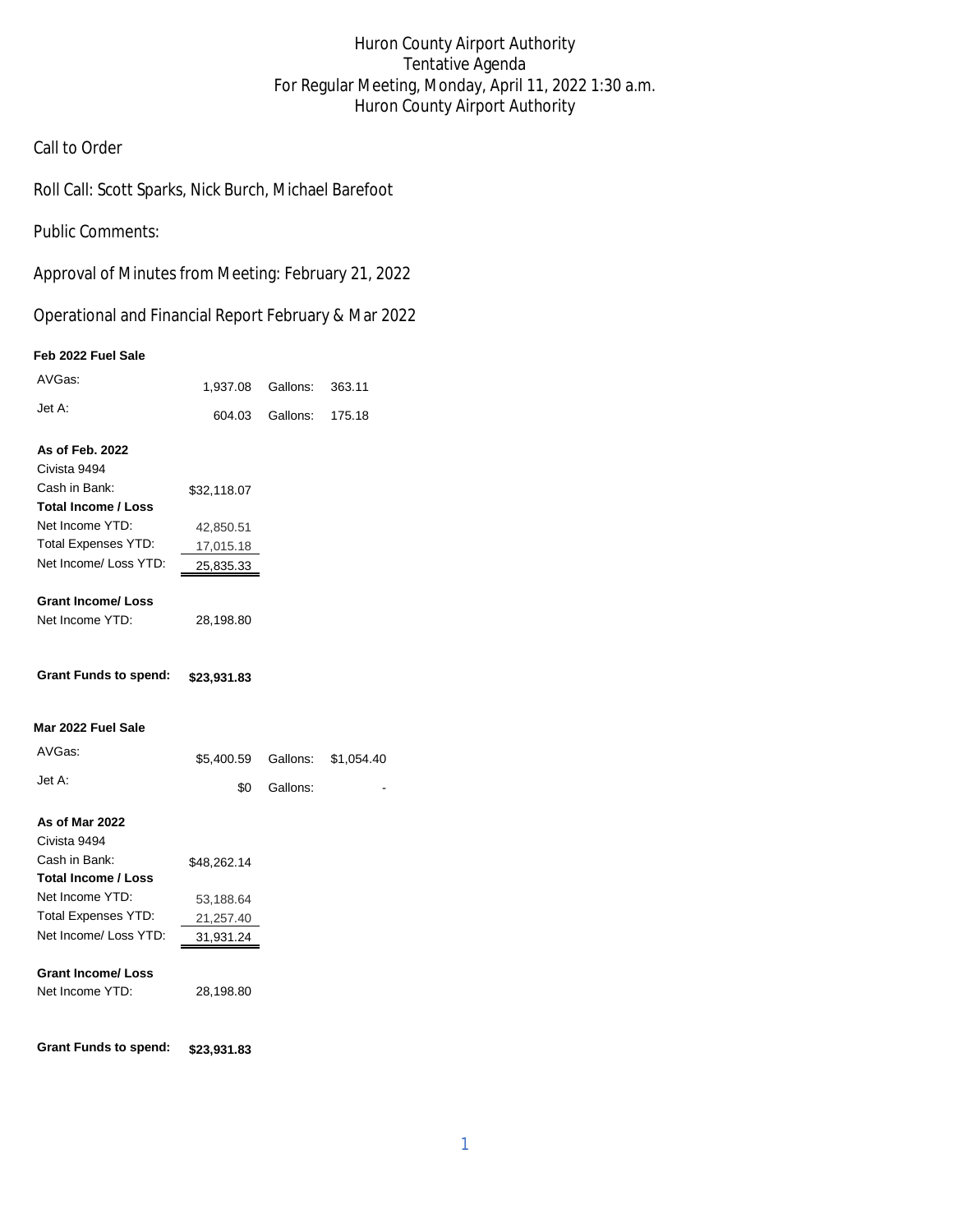# **Huron County Airport Authority**

## **February 2022 Invoice Approval** Date:  $3/14/2022$ <sup>\*</sup> For Meeting on:  $3/28/2022$  (Cancelled) **Company Date Amount Purchase Check #** Albrecht, Bill 3/14/2022 400.00 EPA Reporting – Feb 2022 1265 Beck Aviation 3/14/2022 155.79 Maintenance – Feb 2022 1266 Ferrellgas 3/14/2022 1,488.51 inv#1117774163, 12/26/221 1267 Northern Ohio Rural Water 3/14/2022 857.30 1/18/22 – 2/16/22 1268 Renée Thompson 3/14/2022 400.00 Feb 2022 1269 Ohio Business Gateway 3/26/2022 184.28 Feb Sales Tax EFT Ohio Edison - Office 2/17/2022 241.53 Dec 24 to Jan 25, 2022 EFT Ohio Edison - Runway 2/17/2022 215.12 Dec 24 to Jan 25, 2022 EFT Ohio Edison - W. Hangar 2/17/2022 77.66 Dec 24 to Jan 25, 2022 EFT Ohio Edison - N. Hangar 2/17/2022 75.37 Dec 24 to Jan 25, 2022 EFT

4,095.56

### Approval to Pay February Invoices: \$4,095.56

### **Huron County Airport Authority March 2022 Invoice Approval**

|                               | Date: | 4/10/2022   |               | For Meeting on:              | 4/11/2022  |
|-------------------------------|-------|-------------|---------------|------------------------------|------------|
| <b>Company</b>                |       | <b>Date</b> | <b>Amount</b> | <b>Purchase</b>              | Check #    |
| Albrecht, Bill                |       | 4/10/2022   | 400.00        | EPA Reporting - Mar 2022     | 1270       |
| Alloway                       |       | 4/10/2022   | 47.70         | inv# 0203646 - Analysis      | 1271       |
| <b>Beck Aviation</b>          |       | 4/10/2022   | 155.79        | Maintenance - Mar 2022       | 1272       |
| Northern Ohio Rural Water     |       | 4/10/2022   | 956.00        | 2/16/22 - 3/18/22            | 1273       |
| Schafer's Repair & Maint.     |       | 4/10/2022   | 466.09        | inv# 100 - Lawn Mower Repair | 1274       |
| <b>Superior Fire Services</b> |       | 4/10/2022   | 45.00         | Annual Inspection            | 1275       |
| Renée Thompson                |       | 4/10/2022   | 400.00        | Mar 2022                     | 1276       |
| <b>US Postmaster</b>          |       | 4/10/2022   | 68.00         | Roll of stamps               | 1277       |
| <b>Scott Sparks</b>           |       | 4/10/2022   | 15.98         | Snack reimbursements         | 1278       |
| <b>Ohio Business Gateway</b>  |       | 4/10/2022   | 184.28        | Mar Sales Tax                | <b>EFT</b> |
| Ohio Edison - Office          |       | 3/22/2022   | 388.60        | Jan 26 to Feb 23, 2022       | <b>EFT</b> |
| Ohio Edison - Runway          |       | 3/18/2022   | 211.10        | Jan 26 to Feb 23, 2022       | <b>EFT</b> |
| Ohio Edison - W. Hangar       |       | 3/22/2022   | 91.26         | Jan 26 to Feb 23, 2022       | <b>EFT</b> |
| Ohio Edison - N. Hangar       |       | 3/18/2022   | 100.16        | Jan 26 to Feb 23, 2022       | <b>EFT</b> |
|                               |       |             | 3,529.96      |                              |            |

Approval to Pay March Invoices: \$3,529.96